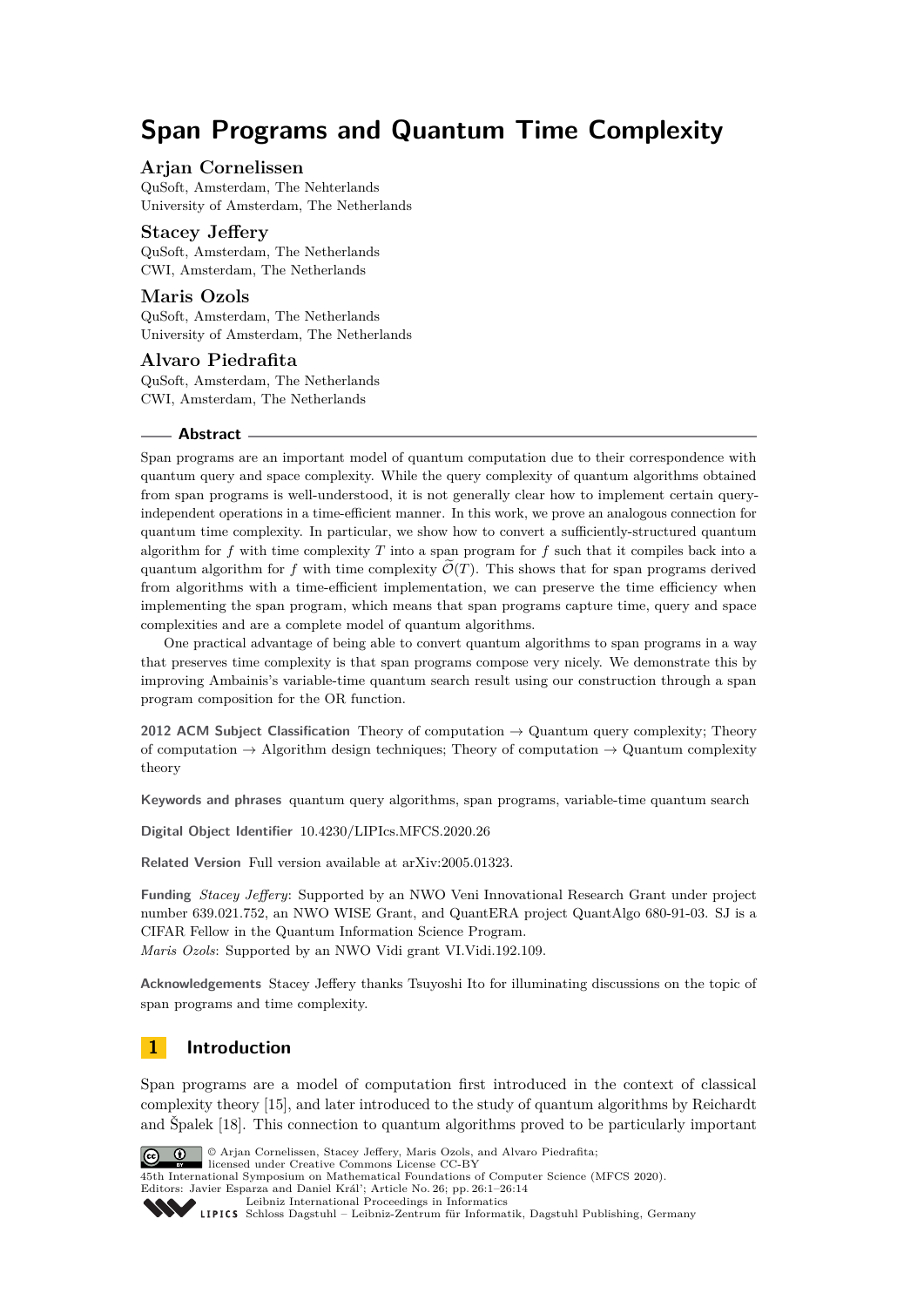#### **26:2 Span Programs and Quantum Time Complexity**

when Reichardt showed that span programs are equivalent to dual solutions to the adversary bound, proving that the adversary bound is a tight lower bound on quantum query complexity, and span program complexity is a tight upper bound [\[17\]](#page-13-3). In particular, this means that for any decision problem, it is possible to design a query-optimal quantum algorithm using the span program framework, although finding such an algorithm is generally hard in practice. Later work connecting quantum space complexity to span programs enriched this connection further, showing that span program algorithms can also have optimal space complexity [\[13\]](#page-12-0), although again, there is no prescriptive recipe for finding such algorithms.

While finding optimal span programs is difficult in general, span programs have been used to design quantum algorithms for a variety of problems, including *st*-connectivity [\[7\]](#page-12-1), cycle detection and bipartiteness testing [\[3,](#page-12-2) [9\]](#page-12-3), subgraph detection [\[6,](#page-12-4) [16\]](#page-13-4), maximum bipartite matching [\[4\]](#page-12-5), graph connectivity [\[12\]](#page-12-6), *k*-distinctness [\[5\]](#page-12-7), and formula evaluation [\[18,](#page-13-1) [17,](#page-13-3) [14\]](#page-12-8), some of which have optimal query complexity. Given a span program *P* that decides a function  $f$  and has complexity  $C(P)$ , there is a generic transformation that compiles the span program into a quantum query algorithm with query complexity  $\mathcal{O}(C(P)).$ 

The resulting algorithm does phase estimation to precision  $C(P)^{-1}$  on a certain unitary *U* associated with the span program (for details, see Section [3\)](#page-4-0). While it is clear that this unitary can be implemented using  $\mathcal{O}(1)$  quantum queries to the input, it is not at all clear how to efficiently implement the query-independent parts of *U*. There has been some success in designing time-efficient span program algorithms for certain graph problems [\[7\]](#page-12-1), but for other algorithms, perhaps most notably the span program algorithm for *k*-distinctness [\[5\]](#page-12-7), no time-efficient implementation is known. This difficulty in analyzing the time complexity of span program algorithms represents a major drawback to the framework.

In this work, we make progress in understanding the relationship between span programs and quantum time complexity. We provide an explicit construction that turns any quantum algorithm that has sufficient structure (i.e., that allows for the construction of an efficient uniform access oracle) into a span program that compiles back to a quantum algorithm with essentially the same query, time and space complexity. This means that the span program framework is capable of producing time-efficient, well-structured quantum algorithms. The main result is stated in Theorem [9.](#page-8-0) We also exemplify how one might use our construction by improving Ambainis's variable time search result, in Theorem [13.](#page-10-0)

# **2 Preliminaries**

## <span id="page-1-0"></span>**2.1 Quantum query algorithms**

Let  $n \in \mathbb{N}, X \subseteq \{0,1\}^n$  and  $f: X \to \{0,1\}$  be a (partial) Boolean function. We study quantum algorithms that compute (or decide) the value of  $f(x)$  given quantum query access to individual bits of the input  $x \in X$ .

Let A be a quantum algorithm that acts on a state space  $\mathbb{C}^{[n] \times W}$ , where  $[n] := \{1, \ldots, n\}$ and  $W$  is a finite set that labels the workspace states. We denote the initial state of  $A$  by  $|\Psi_0\rangle \in \mathbb{C}^{[n] \times W}$  and the unitary transformations that A applies at respective time steps by  $U_1, \ldots, U_T \in \mathcal{U}(\mathbb{C}^{[n]\times W})$ , where  $T \in \mathbb{N}$  is the total number of time steps and the unitary tranformations are either oracle queries or efficiently implementable unitaries.

The algorithm A makes queries to an input string  $x \in \{0,1\}^n$  by having a subset of the unitaries be (controlled) calls to an oracle  $\mathcal{O}_x \in \mathcal{U}(\mathbb{C}^{[n] \times \mathcal{W}})$  defined as

$$
\forall i \in [n], \forall j \in \mathcal{W}, \qquad \mathcal{O}_x : |i, j\rangle \mapsto (-1)^{x_i} |i, j\rangle,\tag{1}
$$

where the two registers correspond to the input bit index and the workspace, respectively.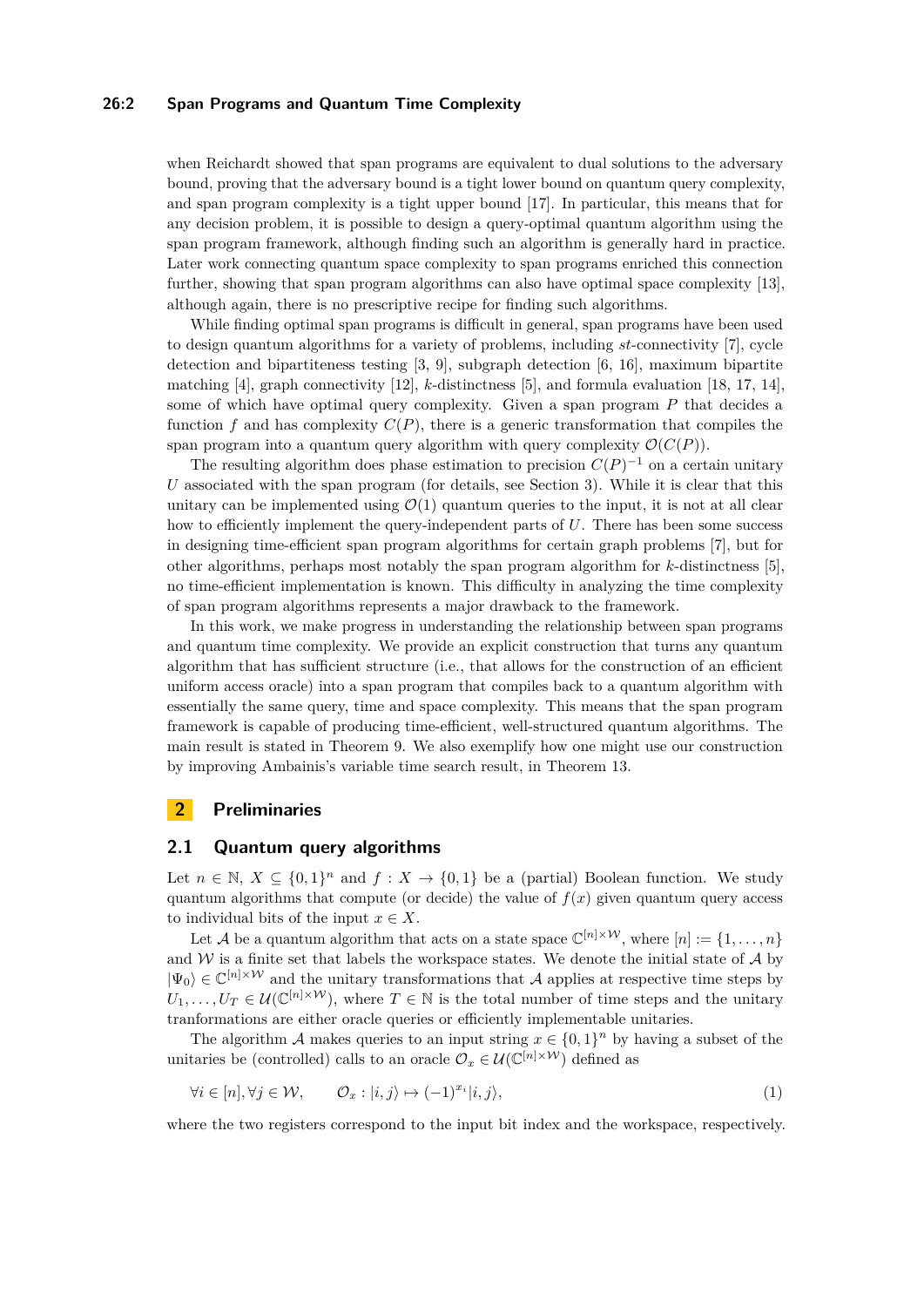We denote by  $Q \subset [T]$  the set that contains all  $t \in Q$ , such that  $U_t = \mathcal{O}_x$ . Then  $Q = |Q|$  is the query complexity of  $A$ . We assume that  $U_1$  and  $U_T$  are not queries.

For every  $x \in \{0,1\}^n$  we define the state of the algorithm at time  $t \in [T]_0 := \{0,\ldots,T\}$ on input *x* as

<span id="page-2-0"></span>
$$
|\Psi_t(x)\rangle := U_t U_{t-1} \cdots U_1 |\Psi_0\rangle,\tag{2}
$$

where the initial state  $|\Psi_0\rangle \in \mathbb{C}^{[n] \times W}$  is a computational basis state. Note that the right-hand side of Equation [\(2\)](#page-2-0) has an implicit dependence on *x* since  $U_t = \mathcal{O}_x$  for some *t*.

We can assume that there is a single-qubit answer register used to indicate the output of the computation. If  $\Pi_b$  denotes the orthogonal projector onto states with  $|b\rangle$  in the answer register, for  $b \in \{0,1\}$ , then  $p_b(x) := ||\Pi_b|\Psi_T(x)||^2$  is the probability that the algorithm outputs *b* on input *x*. We say that A computes a function  $f: X \to \{0,1\}$  with error probability  $\varepsilon \in [0, 1/2)$  if  $p_{1-f(x)}(x) \leq \varepsilon$  for all  $x \in X$ .

We require all quantum query algorithms to have additional structure, which can be assumed without loss of generality (see [\[10\]](#page-12-9)). We call such algorithms *clean*.

<span id="page-2-1"></span>▶ **Definition 1** (Clean quantum algorithm). Let A be a quantum query algorithm acting on  $\mathbb{C}^{[n] \times \mathcal{W}} = \mathbb{C}^{[n] \times \mathcal{W}' \times \{0,1\}}$  *with the last register being the answer register. Suppose that the time complexity of*  $\mathcal A$  *is*  $T$ *, the query complexity is*  $Q$ *, and the initial state has*  $|0\rangle$  *in the answer register, so it can be expressed as*  $|\Psi_0\rangle = |\psi_0\rangle|0\rangle$  *for some*  $|\psi_0\rangle \in \mathbb{C}^{[n] \times W'}$ . Define the final accepting state  $as |\Psi_T\rangle := |\psi_0\rangle|1\rangle$ . A *is a* clean quantum algorithm *if it satisfies the following properties.*

- **1.** Consistency: For all inputs  $x \in \{0,1\}^n$ ,  $\langle \Psi_T | \Psi_T(x) \rangle = p_1(x)$  and  $\langle \Psi_T | (I \otimes X) | \Psi_T(x) \rangle =$  $p_0(x)$ , where  $p_b(x) = ||(I \otimes |b\rangle\langle b|) |\Psi_T(x)\rangle||^2$  is the probability that A outputs *b* on input *x, and X denotes the Pauli matrix implementing the logical* NOT*.*
- **2.** Commutation:  $(I \otimes X)$  *commutes with every unitary*  $U_t$  *of the algorithm, where X acts on the answer register.*
- **3.** Query-uniformity: *Two consecutive queries are not more than*  $|3T/Q|$  *time steps apart, and the first and last queries are separated by at most*  $3T/Q$  *time steps from the start and the end of the algorithm, respectively.*

## <span id="page-2-2"></span>**2.2 Accessing an algorithm as input**

Throughout the rest of the paper, we will consider algorithms that, among other things, take other algorithms as input. This section concerns how we model this through several oracles. The model is essentially a generalization of the one used in [\[2\]](#page-12-10).

Let  $m \in \mathbb{N}$  and let  $\mathcal{A} = \{ \mathcal{A}^{(1)}, \ldots, \mathcal{A}^{(m)} \}$  be a set of quantum query algorithms. For every *k* ∈ [*m*], let *T*<sup>(*k*)</sup> be the time complexity of  $\mathcal{A}^{(k)}$ , let  $\mathcal{Q}^{(k)} \subseteq [T^{(k)}]$  be the set of time steps at which  $\mathcal{A}^{(k)}$  performs queries to the input, let  $U_1^{(k)}, \ldots, U_{T^{(k)}}^{(k)}$  be the sequence of unitaries in  $\mathcal{A}^{(k)}$ , and suppose that  $\mathcal{A}^{(k)}$  evaluates a function  $f_k: X^{(k)} \subseteq \{0,1\}^{n^{(k)}} \to \{0,1\}$  with bounded error. For convenience we define  $T_{\text{max}} = \max_{k \in [m]} T^{(k)}$  and  $n_{\text{max}} = \max_{k \in [m]} n^{(k)}$ , and we assume that all unitaries  $U_t^{(k)}$  act on some common space  $\mathbb{C}^{[n_{\max}]\times \mathcal{W}}$ , where the first register is large enough to hold the input bit label for any of the Boolean functions  $f_k$ .

We define three different oracles associated with A. First, the *algorithm oracle*, sometimes referred to as "select" [\[8\]](#page-12-11), acts on  $\mathbb{C}^{[m] \times [T_{\max}] \times [n_{\max}] \times W}$  as

$$
\mathcal{O}_{\mathcal{A}} : |k\rangle |t\rangle |\psi\rangle \mapsto |k\rangle |t\rangle U_t^{(k)} |\psi\rangle, \qquad \forall k \in [m], t \in [T^{(k)}] \setminus \mathcal{Q}^{(k)}, |\psi\rangle \in \mathbb{C}^{[n_{\max}]\times \mathcal{W}}.
$$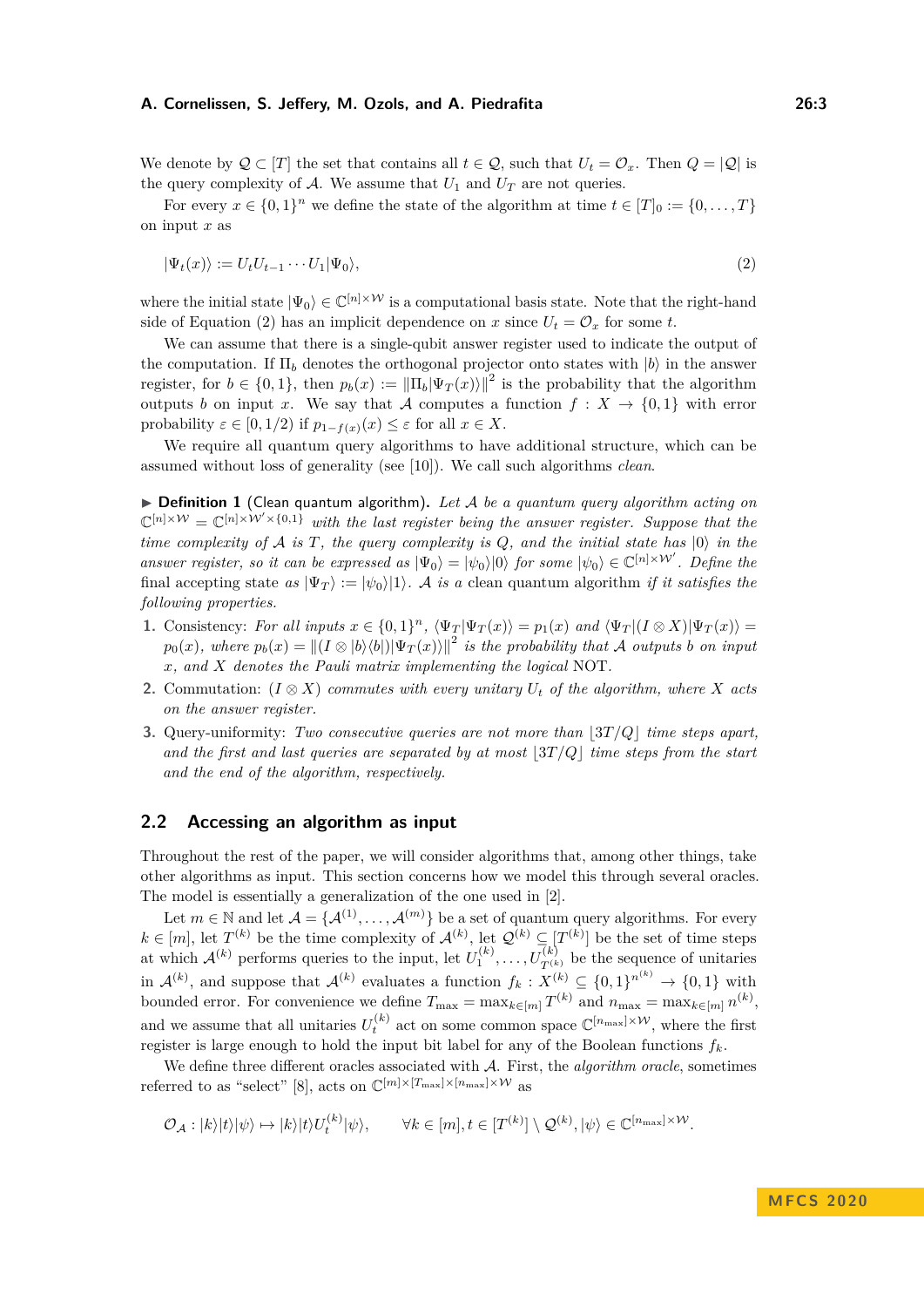#### **26:4 Span Programs and Quantum Time Complexity**

Second, the *query time step oracle*, which allows us to determine whether a given algorithm  $\mathcal{A}^{(k)}$  performs a query at a given time step *t*, acts on  $\mathbb{C}^{[m] \times [T_{\max}]}$  as

$$
\forall k \in [m], t \in [T^{(k)}], \qquad \mathcal{O}_{\mathcal{Q}} : |k\rangle |t\rangle \mapsto \begin{cases} -|k\rangle |t\rangle, & \text{if } t \in \mathcal{Q}^{(k)},\\ |k\rangle |t\rangle, & \text{otherwise.} \end{cases}
$$

Finally, given a list of inputs  $x = (x^{(1)}, \ldots, x^{(m)})$ , where  $x^{(k)} \in \{0,1\}^{n^{(k)}}$  is the input to function  $f_k$ , the *input oracle* to *x* acts on  $\mathbb{C}^{[m] \times [n_{\max}]}$  as

$$
\forall k \in [m], \qquad \mathcal{O}_x = \sum_{k=1}^m |k\rangle\langle k| \otimes \mathcal{O}_{x^{(k)}}, \qquad \text{where} \qquad \forall i \in [n_k], \qquad \mathcal{O}_{x^{(k)}} : |i\rangle \mapsto (-1)^{x_i^{(k)}} |i\rangle.
$$

On other states, the behavior of the three oracles can be arbitrary.

We say that we have *uniform access* to a set of algorithms  $A$  if we have access to the three oracles  $\mathcal{O}_\mathcal{A}, \mathcal{O}_\mathcal{Q}$  and  $\mathcal{O}_x$  defined above. Moreover, if the time complexity of implementing the oracles  $\mathcal{O}_{\mathcal{A}}$  and  $\mathcal{O}_{\mathcal{Q}}$  is polylogarithmic in  $T_{\max} = \max_{k \in [m]} T^{(k)}$  and m, then we say that we have *efficient uniform access* to A.

These oracles fully capture the set  $A$  and provide an interface for the higher-level algorithms to execute the algorithms in  $A$  as subroutines. For very unstructured algorithms, the implementation cost of the oracles would be large and one would need to have the algorithms stored in QRAM or have access to them as *quantum random access stored-program machines* [\[19\]](#page-13-5). However, quantum query algorithms that we encounter in practice can usually be described very succinctly, meaning that efficient uniform access to the oracles  $\mathcal{O}_A$  and  $\mathcal{O}_\mathcal{O}$  is possible. To illustrate this, observe that if we measure the implementation cost of these oracles in terms of the number of gates, then the implementation of the uniform access oracles  $\mathcal{O}_\mathcal{A}$  and  $\mathcal{O}_\mathcal{Q}$  cost only  $\mathcal{O}(\text{poly}(n))$  gates, even though it costs  $\mathcal{O}(n\sqrt{2^n})$  gates to implement Grover's algorithm that evaluates the function  $OR: \{0,1\}^{2^n} \to \{0,1\}$ . See [\[10\]](#page-12-9) for more details.

## **2.3 Span programs**

Following [\[11\]](#page-12-12), we define a span program for evaluating a Boolean function as follows.

- **Definition 2** (Span program). *A* span program  $P = (\mathcal{H}, \mathcal{V}, A, |\tau\rangle)$  *on*  $\{0, 1\}^n$  *consists of*
- **1.** *a finite-dimensional Hilbert space* H *that decomposes as*  $H = H_1 \oplus \cdots \oplus H_n \oplus H_{true} \oplus H_{false}$ *where each*  $\mathcal{H}_i$ ,  $i \in [n]$ , decomposes further as  $\mathcal{H}_i = \mathcal{H}_{i} \oplus \mathcal{H}_{i}$ ,
- **2.** *a finite-dimensional Hilbert space* V*,*
- **3.** *a linear operator*  $A: \mathcal{H} \to \mathcal{V}$ , and
- **4.** *a target vector*  $|\tau\rangle \in \mathcal{V}$ *.*

With each string  $x \in \{0,1\}^n$ , we associate the subspace  $\mathcal{H}(x) = \mathcal{H}_{1,x_1} \oplus \cdots \oplus \mathcal{H}_{n,x_n} \oplus \mathcal{H}_{\text{true}}$ . For any subspace  $\mathcal{H}' \subseteq \mathcal{H}$ , we write  $\Pi_{\mathcal{H}'}$  to denote the projector onto  $\mathcal{H}' \subseteq \mathcal{H}$ .

Intuitively, a span program encodes the decision problem "Is  $|\tau\rangle \in A\mathcal{H}(x)$ ?". To answer this question in the affirmative, it is sufficient to provide a preimage of  $|\tau\rangle$  under *A* in  $\mathcal{H}(x)$ , called a *positive witness*. In the negative case, one would like to find an object, called a *negative witness*, that precludes the existence of such a positive witness.

 $\blacktriangleright$  **Definition 3** (Positive and negative witnesses). *Fix a span program*  $P = (\mathcal{H}, \mathcal{V}, A, |\tau)$  *and an input*  $x \in \{0,1\}^n$ *. We call a vector*  $|w\rangle \in \mathcal{H}$  *a* positive witness *for x if*  $|w\rangle \in \mathcal{H}(x)$ *, and*  $A|w\rangle = |\tau\rangle$ *. The* positive witness size *of x is* 

$$
w_+(x,P)=w_+(x):=\min_{|w\rangle\in\mathcal{H}(x)}\{\||w\rangle\|^2:A|w\rangle=|\tau\rangle\},
$$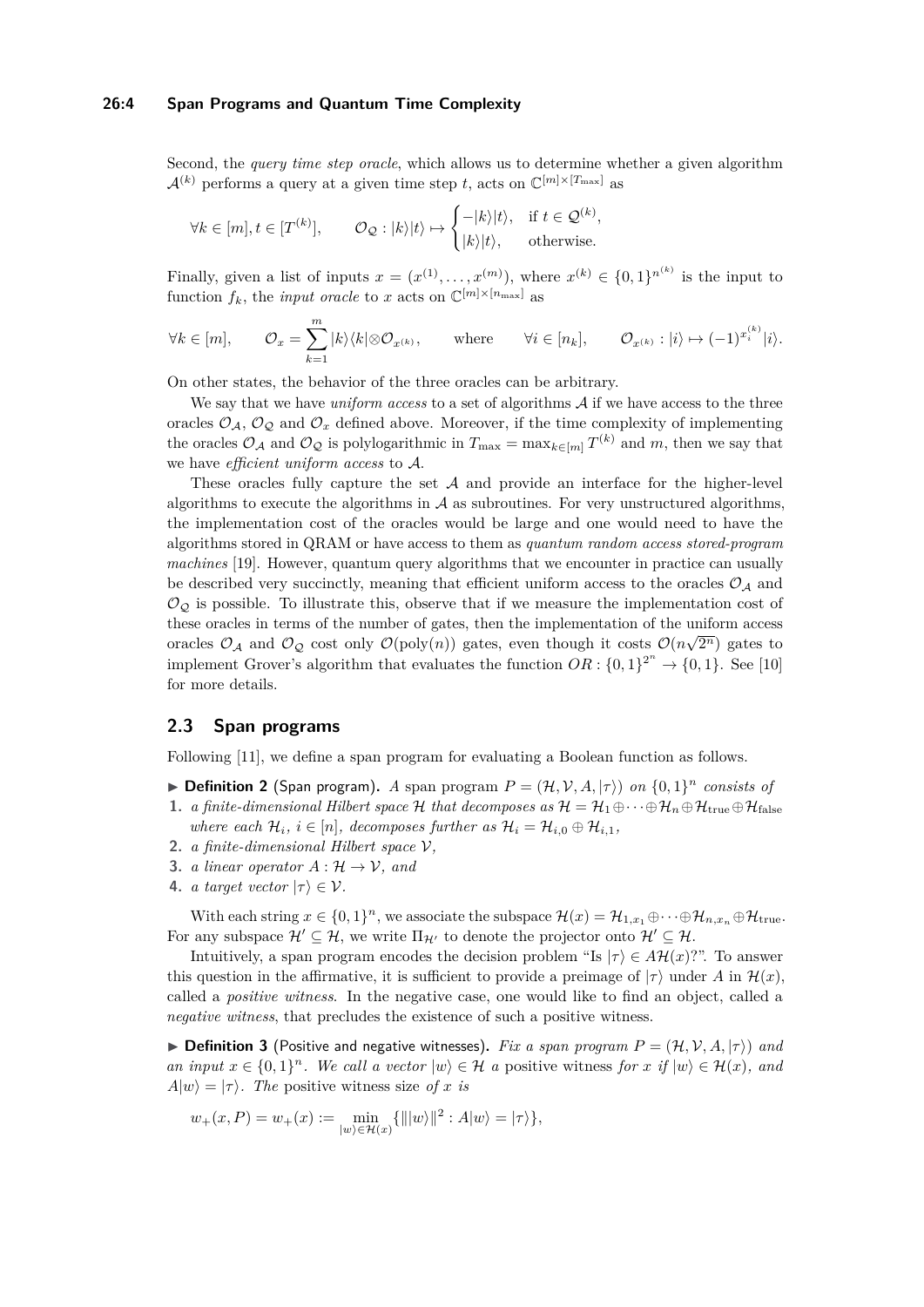*if there exists a positive witness for x, and*  $w_+(x) = \infty$  *otherwise. We say that*  $|\omega\rangle \in \mathcal{V}$  *is a* negative witness *for x if*  $\langle \omega | A \Pi_{\mathcal{H}(x)} \rangle = 0$  *and*  $\langle \omega | \tau \rangle = 1$ *. The* negative witness size *of x is* 

$$
w_{-}(x,P) = w_{-}(x) := \min_{|\omega\rangle \in \mathcal{V}} \{ ||\langle \omega | A||^{2} : \langle \omega | A\Pi_{\mathcal{H}(x)} = 0, \langle \omega | \tau \rangle = 1 \},\
$$

*if there exists a negative witness, and*  $w_-(x) = \infty$  *otherwise. We define the set of* positive *and* negative inputs *of P, respectively, as*

$$
P_1 := \{ x \in X : w_+(x) < \infty \}, \qquad \qquad P_0 := \{ x \in X : w_-(x) < \infty \}.
$$

One can think of a span program as a puzzle in which several pieces are supplied (the space  $\mathcal{H}(x)$ ) together with assembly instructions (the map A) and a contour of a shape to be constructed (the target vector  $|\tau\rangle$ ). The larger the number of pieces required to construct the target, the harder it is to solve the puzzle. Alternatively, the larger the number of missing pieces required to declare the problem unsolvable, the harder it is to do so. This justifies the notion that larger witness sizes are indicative of harder span programs.

▶ **Definition 4** (Span program complexity). Let P be a span program,  $f : X \subseteq \{0,1\}^n \rightarrow \{0,1\}$ *a Boolean function, and*  $\lambda \in [0, 1)$ *. The* positive *and* approximate negative complexity of P *(w.r.t. f) are, respectively,*

$$
W_+(f,P) = W_+(P) := \max_{x \in f^{-1}(1)} w_+(x,P), \quad \widetilde{W}_-(f,P) = \widetilde{W}_-(P) := \max_{x \in f^{-1}(0)} \widetilde{w}_-(x,P),
$$

*where*  $\tilde{w}_-(x, P)$  *is the following minimization over all* approximate negative witnesses  $|\widetilde{\omega}\rangle \in \mathcal{V}$ *:* 

$$
\widetilde{w}_{-}(x,P) := \min_{|\widetilde{\omega}\rangle \in \mathcal{V}} \left\{ \left\| \langle \widetilde{\omega} | A \right\|^2 : \langle \widetilde{\omega} | \tau \rangle = 1, \left\| \langle \widetilde{\omega} | A \Pi_{\mathcal{H}(x)} \right\|^2 \le \lambda / W_+(f,P) \right\}.
$$

*We say that P* positively  $\lambda$ -approximates  $f$  *if*  $f^{-1}(1) \subseteq P_1$  *and*  $\tilde{w}_-(x, P) < \infty$  *for all*  $\tilde{w}_-(x, P) < \infty$  *for all*  $x \in f^{-1}(0)$ *. The* complexity *of P with respect to f is* 

$$
C(P) := \sqrt{W_+(f,P)\widetilde{W}_-(f,P)},
$$

*We say that P* decides *f* exactly *if it* 0*-approximates f.*

## <span id="page-4-0"></span>**3 The time complexity of implementing a span program**

Span programs by themselves are not quantum objects. Nevertheless, the elements that define a span program can be combined to form a quantum algorithm. In this section, we describe such an algorithm and consider its implementation and time complexity in a general setting. We express its time complexity in terms of the time complexities of several subroutines derived from the span program. We do not show how to implement these in general – such details will depend on the specific construction of the span program.

## **3.1 The span program algorithm**

Let *P* be a span program that positively  $\lambda$ -approximates *f*. We call  $|w_0\rangle = A^+|\tau\rangle$  the *minimal positive witness* of  $P$ , where  $A^+$  is the Moore-Penrose pseudoinverse of  $A$ . Suppose that *P* is normalized, i.e.,  $\| |w_0\rangle \| = 1$ , and that  $W_+(P) \leq 2$ . The *span program unitary* of *P* on input  $x \in \{0,1\}^n$  is

$$
U = U(P, x) = (2\Pi_{\mathcal{H}(x)} - I)\left(2\left(\Pi_{\ker A} + |w_0\rangle\langle w_0|\right) - I\right). \tag{3}
$$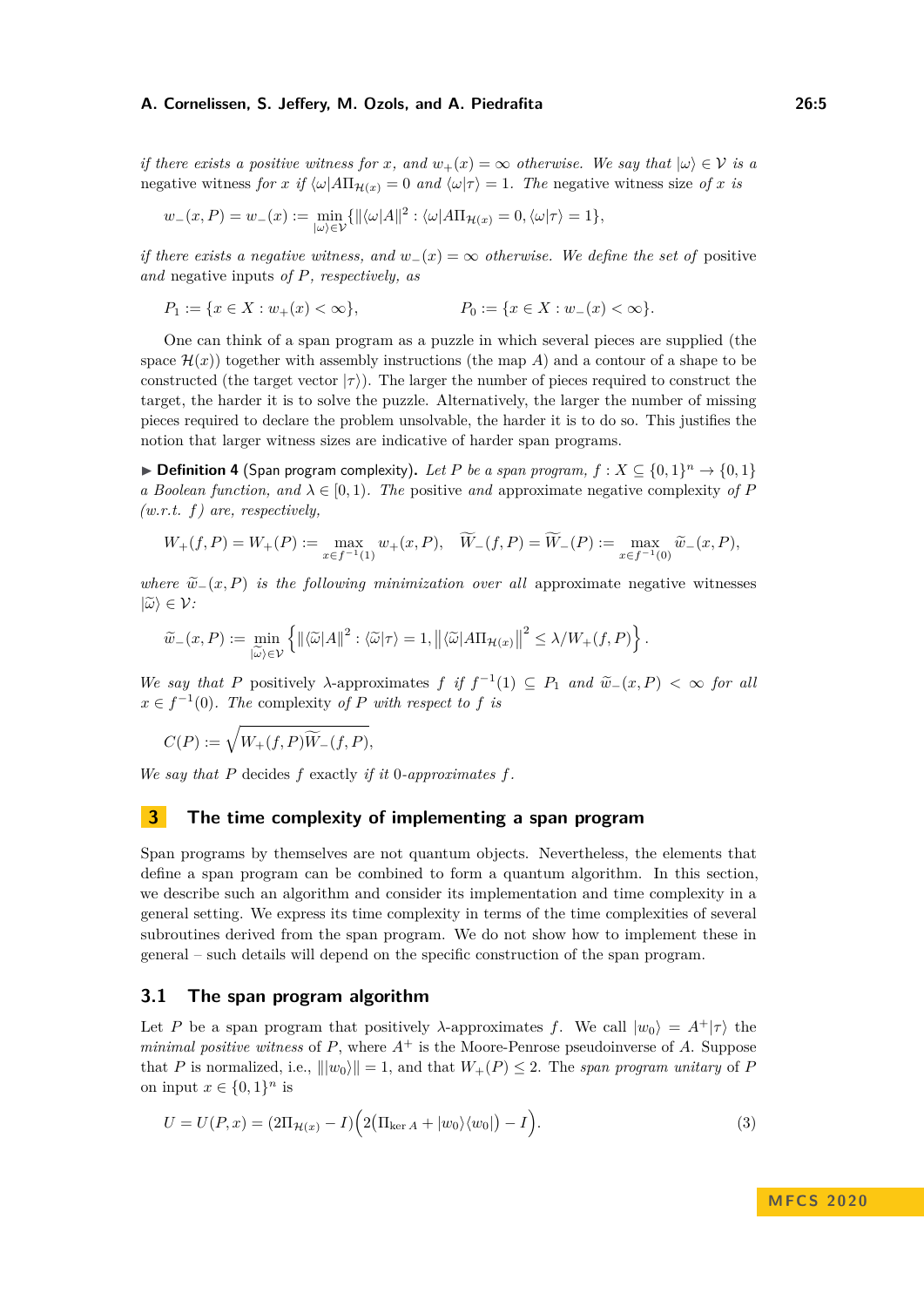#### **26:6 Span Programs and Quantum Time Complexity**

The span program algorithm of [\[11\]](#page-12-12) works by doing phase estimation of *U* on the initial state  $|w_0\rangle$  to precision  $\Theta$  and error probability at most  $\varepsilon$ , and then estimating the amplitude of this process on a 0 in the phase register using precision  $\Theta'$  where

$$
\Theta = \Omega \left( \sqrt{\frac{1 - \lambda}{\widetilde{W}_-(P)}} \right), \qquad \varepsilon = \Omega \left( 1 - \lambda \right), \qquad \text{and} \qquad \Theta' = \Omega \left( 1 - \lambda \right).
$$

This algorithm requires constructing the state  $|w_0\rangle$ , and then making  $\mathcal{O}(\frac{1}{\Theta'} \frac{1}{\Theta} \log \frac{1}{\varepsilon})$  controlled calls to *U*. Note that

$$
\frac{1}{\Theta'} \frac{1}{\Theta} \log \frac{1}{\varepsilon} = \mathcal{O}\left(\frac{\sqrt{\widetilde{W}_{-}(P)}}{(1-\lambda)^{3/2}} \log \frac{1}{1-\lambda}\right),\,
$$

where the big- $\mathcal{O}\text{-notation corresponds to }\lambda \uparrow 1$  and  $\widetilde{W}_-(P) \to \infty$ . For a more detailed description of this algorithm, see [\[11\]](#page-12-12).

In [\[10\]](#page-12-9), we show that if *P* is not normalized or does not satisfy  $W_+(P) \leq 2$ , then we can turn it into a normalized span program  $P'$  that 2 $\lambda$ -approximates  $f$  with  $W_+(P') \leq 2$ and  $\widetilde{W}_-(P') \leq W_+(P)W_-(P)$ . The resulting number of calls to the span program unitary  $U(P',x)$  is then

$$
\mathcal{O}\left(\frac{\sqrt{W_{+}(P)\widetilde{W}_{-}(P)}}{(1-2\lambda)^{3/2}}\log\frac{1}{1-2\lambda}\right),\tag{4}
$$

where the big- $\mathcal{O}\text{-}$ notation corresponds to  $\lambda \uparrow 1/2$  and  $W_+(P), \widetilde{W}_-(P) \to \infty$ . We refer to this algorithm as the *algorithm compiled from P*, or the *span program algorithm for P*.

## **3.2 Time complexity of the span program algorithm**

We now turn our attention to the time complexity of the span program algorithm for *P*. We express it in Theorem [6](#page-6-0) in terms of the number of calls to certain black-box operations defined directly from the span program *P*. In principle, the time complexity of any span program algorithm can be analyzed using this theorem, and we expect that its relevance is not restricted to the application we present in subsequent sections.

In our analysis of span program time complexity we introduce a central concept of an *implementing subspace*. This subspace depends on the particular input  $x \in \{0,1\}^n$ , and it is often much smaller than the ambient Hilbert space  $H$ . Throughout the execution of the span program algorithm the state vector remains in this subspace, so all operations in the span program algorithm need only be defined in this subspace to ensure successful computation of the span program.

 $\blacktriangleright$  **Definition 5** (Implementing subspace). Let  $\lambda \in [0,1)$  and let  $P = (\mathcal{H}, \mathcal{V}, A, |\tau)$  be a span *program that positively*  $\lambda$ -*approximates a Boolean function*  $f: X \subseteq \{0,1\}^n \to \{0,1\}$ *. Let*  $x \in X$  *and let*  $\mathcal{H}_x$  *be a subspace of*  $\mathcal{H}$  *such that:* 

- 1.  $\Pi_{\ker(A)}\mathcal{H}_x \subseteq \mathcal{H}_x$
- 2.  $\Pi_{\mathcal{H}(x)}\mathcal{H}_x \subseteq \mathcal{H}_x$ .
- **3.**  $|0\rangle \in \mathcal{H}_x$ , where  $|0\rangle$  *is the all-zeros computational basis state.*
- **4.**  $|w_0\rangle \in \mathcal{H}_x$ , where  $|w_0\rangle = A^+|\tau\rangle$  is the minimal witness for P.

*Then we refer to*  $\mathcal{H}_x$  *as an* implementing subspace of *P* for *x.*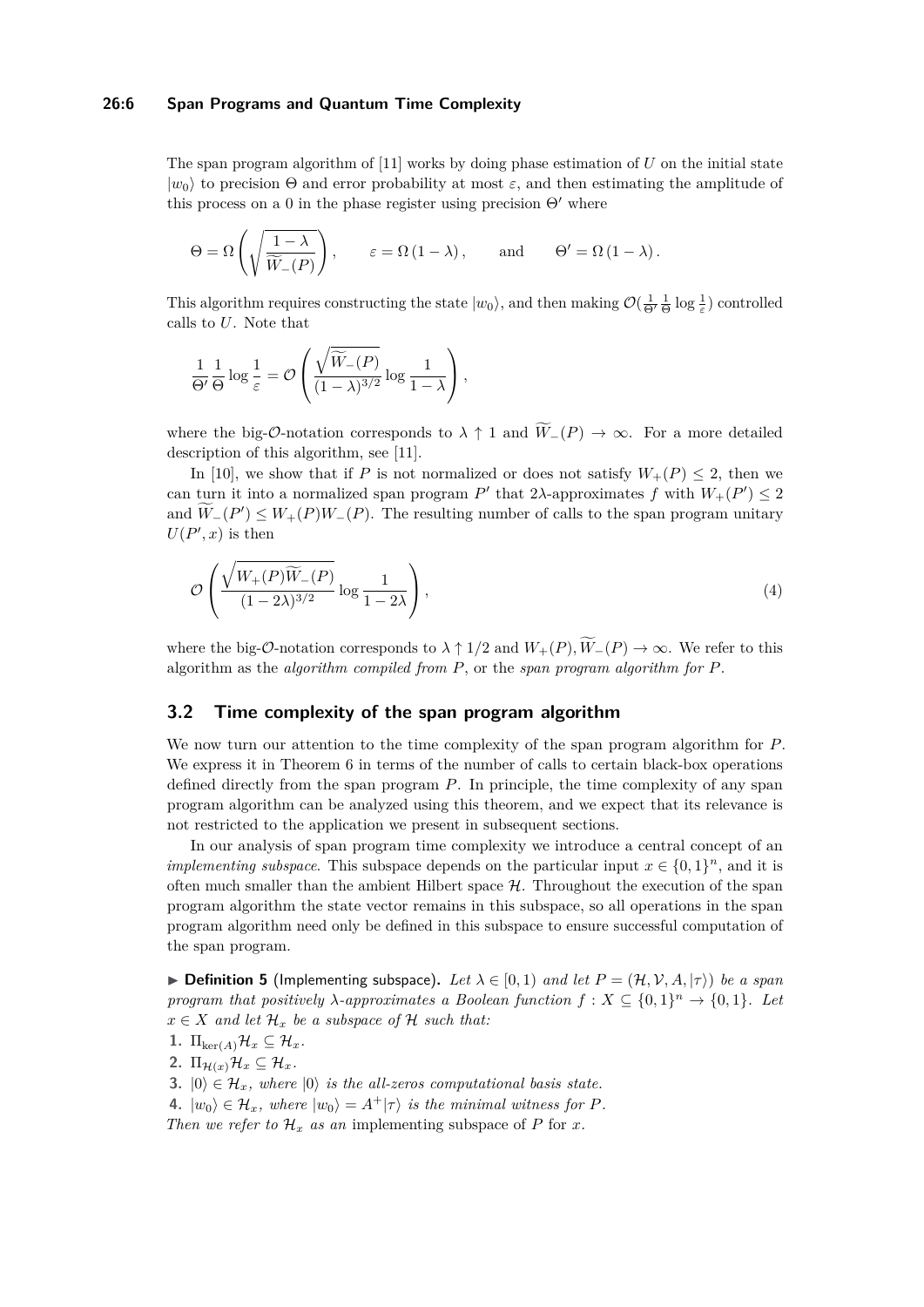For example, for any  $x \in X$ , a valid implementing subspace  $\mathcal{H}_x$  of P for input x is H itself. Now, we can state the main result of this section.

<span id="page-6-0"></span>**► Theorem 6.** *Fix*  $\lambda \in [0, 1/2)$ *. Suppose*  $P = (\mathcal{H}, \mathcal{V}, A, |\tau\rangle)$  *is a span program that positively λ-approximates a function*  $f: X \subseteq \{0,1\}^n \to \{0,1\}$ *. For all*  $x \in X$ *, let*  $\mathcal{H}_x$  *be an implementing subspace for P. Suppose that we have access to the following subroutines and their controlled versions:*

**1.** *A subroutine*  $\mathcal{R}_{\text{ker}(A)}$  *that acts on*  $\mathcal{H}_x$  *as*  $2\Pi_{\text{ker}(A)} - I$ *.* 

**2.** *A subroutine*  $C_{|w_0\rangle}$  *that leaves*  $\mathcal{H}_x$  *invariant and maps*  $|0\rangle$  *to*  $|w_0\rangle / ||w_0\rangle||$ .

- **3.** *A subroutine*  $\mathcal{R}_{\mathcal{H}(x)}$  *that acts on*  $\mathcal{H}_x$  *as*  $2\Pi_{\mathcal{H}(x)} I$ *.*
- **4.** *A subroutine*  $\mathcal{R}_{|0\rangle}$  *that acts on*  $\mathcal{H}_x$  *as*  $2|0\rangle\langle0| I$ *.*

*Then we can implement the span program algorithm for P using a number of calls to the previous subroutines that satisfies*

$$
\mathcal{O}\left(\frac{\sqrt{W_+(P)\widetilde{W}_-(P)}}{(1-2\lambda)^{3/2}}\log\frac{1}{1-2\lambda}\right),\,
$$

*where the big-O-notation refers to the limit where*  $\lambda \uparrow 1/2$  *and*  $W_+(P), \widetilde{W}_-(P) \to \infty$ . *Moreover, the number of extra gates and auxiliary qubits used is*  $\mathcal{O}(\text{polylog}(C(P), 1/(1-2\lambda)))$  $\mathcal{O}(\text{polylog}(C(P), 1/(1-2\lambda)))$  $\mathcal{O}(\text{polylog}(C(P), 1/(1-2\lambda)))$ . *Finally, it suffices to merely use upper bounds on*  $W_+(P)$ ,  $W_-(P)$  and  $\lambda$ , *if one substitutes these upper bounds in the relevant complexities.*

The benefit implementing subspaces becomes clear from Theorem [6.](#page-6-0) If we take  $\mathcal{H}_x = \mathcal{H}$ . then implementing  $\mathcal{R}_{|0\rangle}$  takes  $\Theta(\log \dim \mathcal{H})$  gates, as we must simply check that every qubit is in the state  $|0\rangle$ . However, for algorithms with large space complexity, such as the element distinctness algorithm [\[1\]](#page-12-13), this is very costly, especially if we have to do it many times. In some cases, as in our main result Theorem [9](#page-8-0) in Section [4,](#page-6-2) we can show that the span program has an implementing subspace with much smaller dimension, thus circumventing an undesired  $\log(\dim \mathcal{H})$  overhead in the time complexity of the span program algorithm.

# <span id="page-6-2"></span>**4 From algorithms to span programs**

Let A be a clean quantum algorithm that evaluates a function  $f: X \subseteq \{0,1\}^n \to \{0,1\}$ with error probability  $0 \leq \varepsilon \leq 1/2$ , as in Definition [1.](#page-2-1) Based on this algorithm, one can construct a span program that approximates the same function and whose complexity is equal to the query complexity of  $A$ , up to a multiplicative constant. This construction was first introduced by Reichardt [\[17\]](#page-13-3) in the case where the algorithm has one-sided error, and extended to the case of bounded (two-sided) error in [\[13\]](#page-12-0).

Our contribution is to extend this construction so that it not only preserves the query complexity of  $A$  but also the time complexity. Starting with a quantum algorithm  $A$  whose query complexity is *Q* and time complexity is *T*, we construct a corresponding span program *P*A. If the span program is compiled back to a quantum algorithm, the resulting algorithm still solves the same problem, its query complexity is  $\widetilde{\mathcal{O}}(Q)$  and its time complexity remains  $\mathcal{O}(T)$ . This requires modifications to the span program construction, but more importantly, an additional highly non-trivial analysis of the time complexity of the span program algorithm.

<span id="page-6-1"></span>By  $f(x, y) = \mathcal{O}(\text{polylog}(x, y))$ , we mean that there exist constants  $C_1, C_2 > 0$  such that  $f(x, y) =$  $\mathcal{O}(\log^{C_1}(x) \log^{C_2}(y))$ , in the limit where  $x, y \to \infty$ .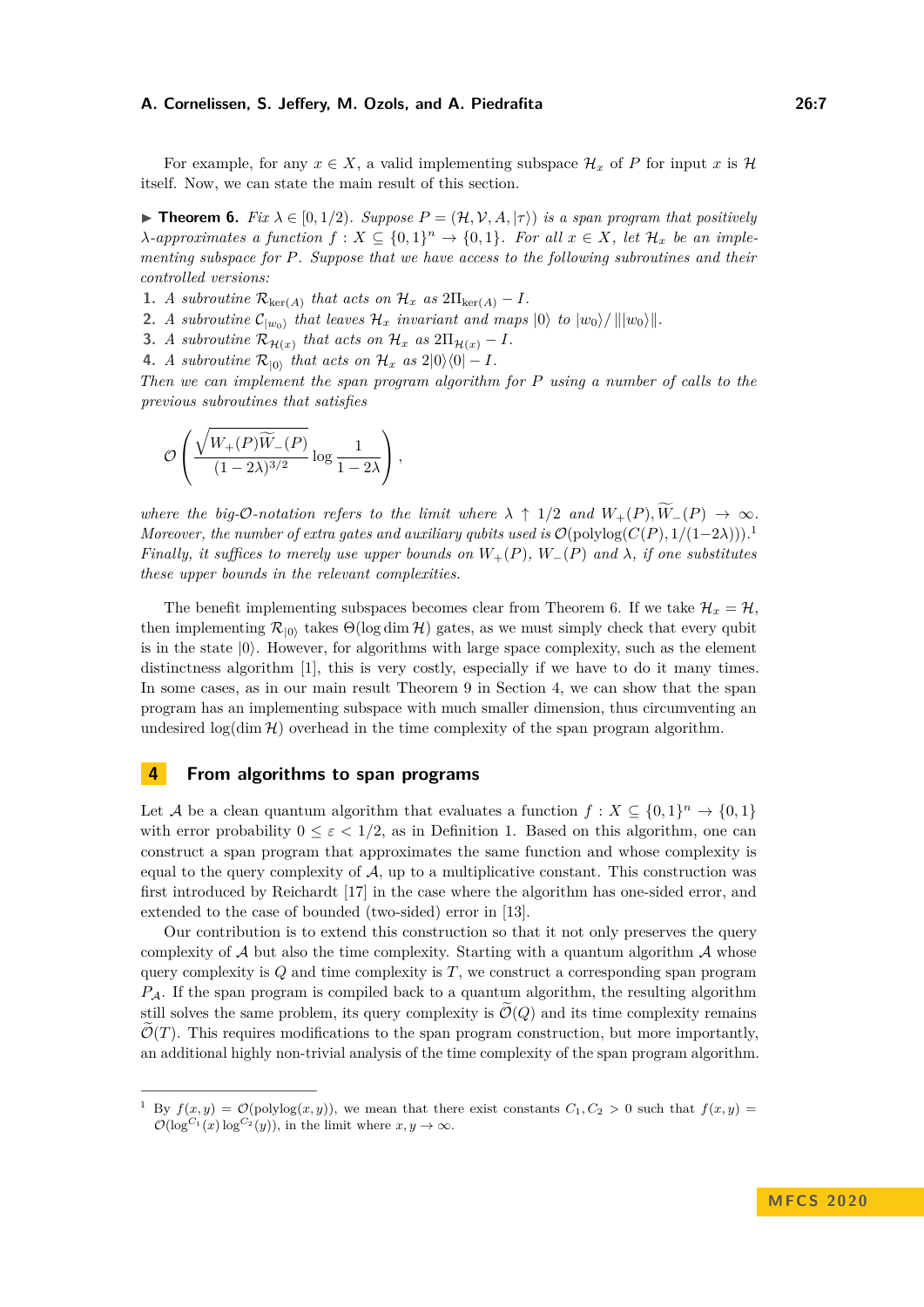## <span id="page-7-5"></span>**4.1 The span program of an algorithm**

Recall from Section [2.2](#page-2-2) that we can assume without loss of generality that there are no two consecutive queries in the algorithm  $A$ , and that the first and last unitaries are not queries. We label the time steps where the algorithm queries the inputs by

$$
\mathcal{Q} = \{q_1, \dots, q_Q\} \subseteq [T],\tag{5}
$$

where *T* is the total time complexity and *Q* is the total number of queries. For convenience, we also define  $q_0 = 0$ ,  $q_{Q+1} = T + 1$ . We denote the  $\ell$ -th block of contiguous non-query time steps by  $\mathcal{B}_\ell \subseteq [T]$ , with  $\ell \in [Q + 1]$  $\ell \in [Q + 1]$  $\ell \in [Q + 1]$ . See Fig. 1 for an overview of this notation.

<span id="page-7-0"></span>

**Figure 1** Synopsis of our notation. The cells indexed from 1 to *T* denote time steps of the algorithm  $A$  where time progresses to the right. The hatched cells denote time steps in which a query to the input *x* is performed. In all other time steps *t* a unitary  $U_t$  independent of *x* is applied.

Recall that W is a finite set that labels the basis of the workspace of A. Let  $[T]_0 :=$  $\{0, \ldots, T\}$ . We define the following objects:

<span id="page-7-2"></span><span id="page-7-1"></span>
$$
\forall i \in [n], b \in \{0, 1\}, \qquad \mathcal{H}_{i,b} = \text{span}\{|t, b, i, j\rangle : t + 1 \in \mathcal{Q}, j \in \mathcal{W}\},
$$
  

$$
\mathcal{H}_{\text{false}} = \{0\}, \qquad \mathcal{H}_{\text{true}} = \text{span}\{|t, 0, i, j\rangle : t + 1 \in [T + 1] \setminus \mathcal{Q}, i \in [n], j \in \mathcal{W}\}, \quad (6)
$$
  

$$
|\tau\rangle = |0\rangle |\Psi_0\rangle - |T\rangle |\Psi_T\rangle, \quad \mathcal{V} = \text{span}\{|t, i, j\rangle : t \in [T]_0, i \in [n], j \in \mathcal{W}\}.
$$

where  $|\Psi_0\rangle$  is the initial state of A (see Equation [\(2\)](#page-2-0)) and  $|\Psi_T\rangle$  is the final accepting state (see Definition [1\)](#page-2-1). As usual, the spaces  $\mathcal{H}(x)$  and  $\mathcal{H}$  are defined from these as:

$$
\forall x \in \{0,1\}^n, \quad \mathcal{H}(x) = \left(\bigoplus_{i=1}^n \mathcal{H}_{i,x_i}\right) \oplus \mathcal{H}_{\text{true}}; \quad \mathcal{H} = \left(\bigoplus_{i \in [n], b \in \{0,1\}} \mathcal{H}_{i,b}\right) \oplus \mathcal{H}_{\text{true}} \oplus \mathcal{H}_{\text{false}}.
$$
 (7)

For better intuition, we provide a graphical depiction of  $H$ ,  $H_{true}$ ,  $H(x)$  and  $H_{i,b}$  in Fig. [2.](#page-8-1) Recall that *Q* denotes the total number of queries and  $\varepsilon$  is the error probability of A. Let

$$
a = \sqrt{\frac{\varepsilon}{2Q + 1}} \quad \text{and} \quad M = \max_{\ell \in [Q+1]} \sqrt{|\mathcal{B}_{\ell}|},\tag{8}
$$

where  $\mathcal{B}_{\ell} \subseteq [T]$  is the  $\ell$ -th contiguous block of non-query gates (see Fig. [1\)](#page-7-0). Since any quantum algorithm can be made clean as in Definition [1,](#page-2-1) without loss of generality we can assume that  $M \leq \sqrt{3T/Q}$ . For all computational basis vectors  $|t, b, i, j\rangle$  in H, we define the action of the span program operator  $A: \mathcal{H} \to \mathcal{V}$  as follows:

<span id="page-7-3"></span>
$$
A|t, b, i, j\rangle = \begin{cases} a|T, i, j\rangle & \text{if } t = T, \\ M(|t, i, j\rangle - |t + 1\rangle U_{t+1}|i, j\rangle) & \text{if } \exists \ell \in [Q+1] : t + 1 \in \mathcal{B}_{\ell}, \\ |t, i, j\rangle - (-1)^{b}|t + 1, i, j\rangle & \text{if } \exists \ell \in [Q] : t + 1 = q_{\ell}. \end{cases}
$$
(9)

<span id="page-7-4"></span>The unitary  $U_{t+1}$  is the  $(t+1)$ -th unitary of algorithm A as defined in Section [2.1.](#page-1-0) The weights *a* and *M* are the main difference between our construction and that of [\[13\]](#page-12-0), and will enable the time-efficient implementation of the span program.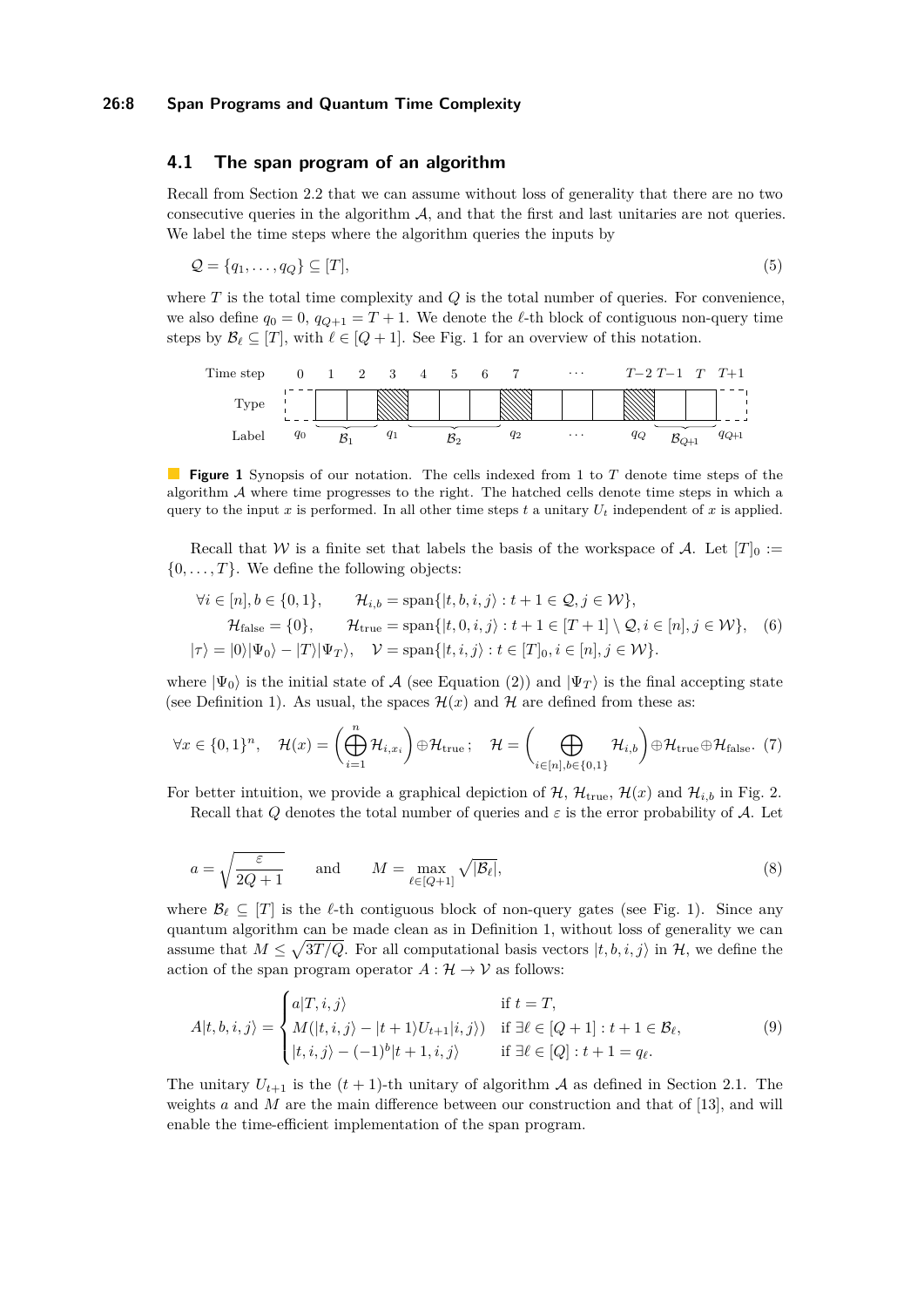<span id="page-8-1"></span>

**Figure 2** Graphical depiction of the relevant spaces when  $T = 8$ ,  $Q = \{2, 5, 7\}$ ,  $n = 4$ ,  $|W| = 3$ and  $x = 0110$ . The total space H is a direct sum of all blocks on the left, where the block at position  $(t, b) \in [T]_0 \times \{0, 1\}$  denotes the subspace spanned by all computational basis states of the form  $|t, b, \cdot, \cdot\rangle$ . Every block is of one of three types, white, 0 or 1, shown on the right. The subspace  $\mathcal{H}_{\text{true}}$  is the direct sum of all white blocks. Each block further decomposes as a direct sum over computational basis states  $|i, j\rangle$ ,  $i \in [n]$ ,  $j \in \mathcal{W}$ . The gray cells of all blocks together span the space  $\mathcal{H}(x)$ . Finally, for a given  $i \in [n]$ , the subspaces  $\mathcal{H}_{i,0}$  and  $\mathcal{H}_{i,1}$  consist of the *i*-th row within all 0 and 1 blocks, respectively.

▶ **Definition 7** (Span program of an algorithm). *The* span program of a quantum algorithm  $\mathcal{A}$  *is*  $P_{\mathcal{A}} = (\mathcal{H}, \mathcal{V}, A, |\tau\rangle)$ *, where*  $\mathcal{H}, \mathcal{V}, |\tau\rangle$ *, and A are defined in Equations* [\(6\)](#page-7-1)*,* [\(7\)](#page-7-2) *and* [\(9\)](#page-7-3)*.* 

This newly-defined span program evaluates the same function as the algorithm  $A$ , as shown by the following lemma.

**Lemma 8.** Let A be a clean quantum algorithm for f with error probability  $0 \le \varepsilon < 1/5$ , *making Q queries, and let P*<sup>A</sup> *the span program for* A *from Definition [7.](#page-7-4) Then P*<sup>A</sup> *positively*  $5\varepsilon$ *-approximates*  $f$  *with complexities*  $W_+(P_A) \leq 3(2Q+1) = \mathcal{O}(Q)$  *and*  $\widetilde{W}_-(P_A) = \mathcal{O}(Q)$ *.* 

We prove this lemma by finding explicit positive and negative witnesses for different inputs  $x \in X$  (see [\[10\]](#page-12-9)).

# **4.2 Time complexity of algorithms compiled from span programs of algorithms**

We can now analyze the time complexity of the algorithm compiled from  $P_A$ . Our main result is summarized below.

<span id="page-8-0"></span> $\triangleright$  **Theorem 9.** Let A be a clean quantum query algorithm that acts on S qubits, has query *complexity Q, time complexity T, and evaluates a function*  $f: X \subseteq \{0,1\}^n \rightarrow \{0,1\}$  *with bounded error. Let P*<sup>A</sup> *be the span program for this algorithm, as in Definition [7.](#page-7-4) Then we can implement the algorithm compiled from*  $P_A$  *with:* 

- 1.  $\mathcal{O}(Q \log(Q))$  *calls to*  $\mathcal{O}_x$ *.*
- **2.**  $\mathcal{O}(T \log(Q))$  *calls to*  $\mathcal{O}_\mathcal{A}$  *and*  $\mathcal{O}_\mathcal{Q}$ *, as defined in Section [2.2.](#page-2-2)*
- **3.** O(*T*polylog(*T*)) *additional gates.*
- **4.**  $\mathcal{O}(\text{polylog}(T) + S^{o(1)})$  *auxiliary qubits.*

*If we additionally require that the error probability of*  $\mathcal{A}$  *is*  $o(1/Q^2)$ *, then the*  $log(Q)$  *factors and the*  $S^{o(1)}$  *term can be removed.* We can also drop  $S^{o(1)}$  *if we assume that*  $T = S^{1+\Omega(1)}$ *.* 

The proof leans on the structure of Theorem [6.](#page-6-0) This theorem says that every quantum query algorithm can be converted into a span program and back into a quantum algorithm while keeping the query and time complexity unaffected up to polylogarithmic factors. This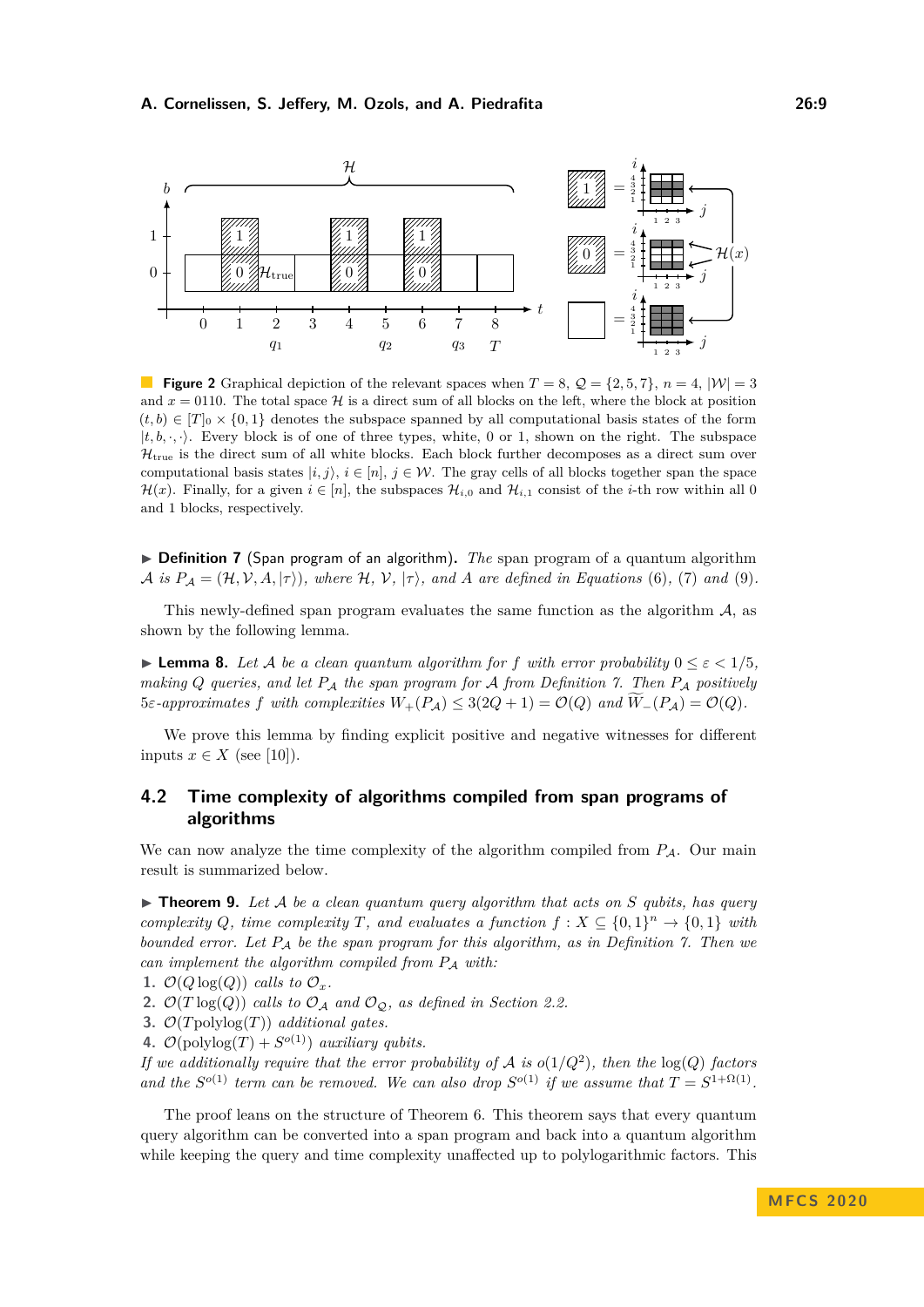#### **26:10 Span Programs and Quantum Time Complexity**

implies that span programs fully capture both query, time and space complexity up to polylogarithmic factors, which establishes an equivalence between quantum algorithms and span programs, and strengthens the motivation for considering the latter as an important formalism from which to derive quantum algorithms.

We define a suitable implementing subspace that allows for efficient implementations of the four subroutines that are required.

**▶ Definition 10** (Implemeting subspace for A). Let  $x \in X$  and for all  $t \in [T-1]_0$ , let  $|\widetilde{\Psi}_t(x)\rangle = U_{t+1}^{\dagger} \cdots U_T^{\dagger} |\Psi_T\rangle$ . Furthermore, let  $|\widetilde{\Psi}_T(x)\rangle = |\Psi_T\rangle$ . We define two subspaces of H as follows, where we let *t* range over  $\{0, \ldots, T\}$ :

$$
\overline{\mathcal{H}}_x = \text{span}\{|t\rangle|0\rangle|\Psi_t(x)\rangle : t + 1 \notin \mathcal{Q}\} \oplus \text{span}\{|t\rangle|+\rangle|\Psi_t(x)\rangle, |t\rangle|-\rangle|\Psi_{t+1}(x)\rangle : t + 1 \in \mathcal{Q}\},
$$
\n
$$
\widetilde{\mathcal{H}}_x = \text{span}\{|t\rangle|0\rangle|\widetilde{\Psi}_t(x)\rangle : t + 1 \notin \mathcal{Q}\} \oplus \text{span}\{|t\rangle|+\rangle|\widetilde{\Psi}_t(x)\rangle, |t\rangle|-\rangle|\widetilde{\Psi}_{t+1}(x)\rangle : t + 1 \in \mathcal{Q}\}.
$$

*Next, we let*  $\mathcal{H}_x = \overline{\mathcal{H}}_x$  *if*  $f(x) = 1$  *and*  $\mathcal{H}_x = \overline{\mathcal{H}}_x + \widetilde{\mathcal{H}}_x$  *if*  $f(x) = 0$ *.* 

The intuition behind our use of implementing subspaces is that, for a given input  $x \in X$ , the state of the algorithm moves through the Hilbert space in a simple, one-dimensional path. So, given a time step  $t \in [T]_0$  and an input  $x \in X$ , we can deduce what the corresponding state in algorithm  $A$  must be at that time step, and hence we can deduce the state in the last register of  $H$ . The only difficulty arises at the query time steps, where we use the state before the query when the first two registers are in state  $|t\rangle|+\rangle$ , and the state after the query when the first two registers are in state  $|t\rangle|-\rangle$ .

Note that  $\overline{\mathcal{H}}_x$  and  $\mathcal{H}_x$  are very close to one another when x is a positive instance. This is because  $|\Psi_T(x)\rangle$  is very close to  $|\Psi_T\rangle$  when  $f(x) = 1$ . Hence, in this case it makes sense to only take one of the spaces as the implementing subspace. On the other hand, if  $f(x) = 0$ , the two spaces  $\overline{\mathcal{H}}_x$  and  $\overline{\mathcal{H}}_x$  are almost orthogonal, and hence we take both.

The main benefit of this implementing subspace is that we reduce the cost of reflecting around the state  $|0\rangle|0\rangle|\Psi_0\rangle$  significantly. Such a reflection is in principle very simple because we can assume that  $|\Psi_0\rangle = |0\rangle^{\otimes \log(n) + \log(|\mathcal{W}|)}$ . However, in general, the time complexity of this reflection is  $\Theta(\log(T) + \log(n) + \log(|\mathcal{W}|))$ , since it is necessary to check that every qubit is in the  $|0\rangle$  state.<sup>[2](#page-9-0)</sup> As  $|\mathcal{W}|$  can be exponentially large in *T*, this incurs significant overhead on the resulting time complexity of the algorithm. Using our implementing subspace, we get the number of gates down to  $\Theta(\log(T))$ .

#### **5 Application to variable time search**

In the previous section, we described a construction that turns a quantum algorithm into a span program. One advantage of the latter is that span programs compose very nicely (see [\[17\]](#page-13-3) for a number of examples). We illustrate this by describing a construction that, given span programs for *n* functions  $\{f_k: \{0,1\}^{m_k} \to \{0,1\}\}_{k=1}^n$ , outputs a span program for the logical OR of their output:  $f(x^{(1)},...,x^{(n)}) = \bigvee_{k=1}^{n} f_k(x^{(k)})$ . In short, we show that given query-, time- and space-efficient quantum implementations for each  $f_k$ , the resulting algorithm compiled from the OR span program can also be implemented query-, time- and

<span id="page-9-0"></span><sup>&</sup>lt;sup>2</sup> This detail has been neglected in previous work. For example, efficient implementation of such a reflection is not discussed in [\[2\]](#page-12-10). While this is not inconsistent with the stated results, since the result only claims to count oracle calls to  $\mathcal{O}_x$  and  $\mathcal{O}_A$ , this is not true of subsequent work that uses the results of [\[2\]](#page-12-10). We suspect that an argument like ours could also be made in previous work, but feel it is sufficiently non-trivial that it should not be taken for granted.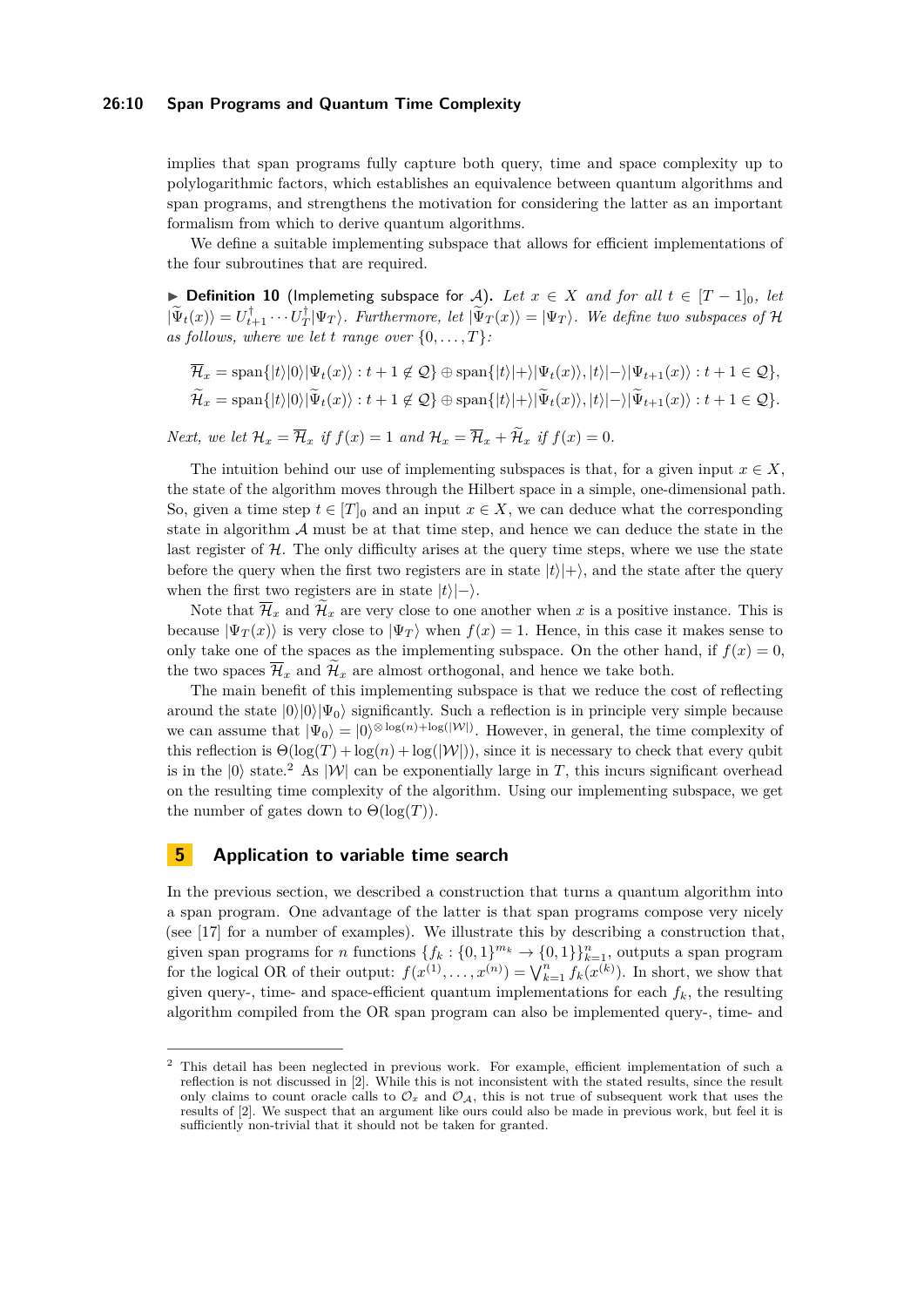space-efficiently. Throughout this section we write  $f_k$  as functions on  $\{0,1\}^{m_k}$  for the sake of simplicity, even though the results also hold for partial Boolean functions with arbitrary domains  $X_k \subseteq \{0,1\}^{m_k}$ .

# **5.1 The OR of span programs**

Fix  $\lambda \in (0,1/n)$ . For  $k \in [n]$ , let  $P^{(k)} = (\mathcal{H}^{(k)}, \mathcal{V}^{(k)}, A^{(k)}, |\tau^{(k)}\rangle)$  be a span program on  $\{0,1\}^{m_k}$  that positively  $\lambda$ -approximates  $f_k: \{0,1\}^{m_k} \to \{0,1\}^{3}$  $f_k: \{0,1\}^{m_k} \to \{0,1\}^{3}$  $f_k: \{0,1\}^{m_k} \to \{0,1\}^{3}$  Let  $W_+^{(k)}$  and  $W_-^{(k)}$  be some upper bounds on  $W_+(P^{(k)})$  and  $\widetilde{W}_-(P^{(k)})$  respectively, and assume that every  $x \in f_k^{-1}(0)$ has an approximate negative witness  $|\tilde{\omega}^{(k)}\rangle \in \mathcal{V}^{(k)}$  with  $||\langle \tilde{\omega}^{(k)}|A^{(k)}\Pi_{\mathcal{H}^{(k)}(x)}||$  $2 \leq \lambda/W_+^{(k)}$  and  $\|\langle \tilde{\omega}^{(k)} | A^{(k)} \|$  $\frac{1}{2} \leq W_{-}^{(k)}$ . Let  $C_k = \sqrt{W_{+}^{(k)} W_{-}^{(k)}}$ .

Assume, by applying an appropriate basis change, that  $|\tau^{(k)}\rangle = |0\rangle$  for every  $k \in [n]$ . For each *k*, extend  $|\tau^{(k)}\rangle = |0\rangle$  to an orthonormal basis  $\{|0\rangle, |k, 1\rangle, \ldots, |k, \dim(\mathcal{V}^{(k)}) - 1\rangle\}$  for  $\mathcal{V}^{(k)}$ so that, aside from the single overlapping dimension  $|0\rangle$ , the subspaces  $\mathcal{V}^{(k)}$  are orthogonal to one another. Let  $\overline{\mathcal{V}}^{(k)} = \text{span}\{|k, 1\rangle, \ldots, |k, \dim(\mathcal{V}^{(k)}) - 1\rangle\}$ , so that  $\mathcal{V}^{(k)} = \text{span}\{|0\rangle\} \oplus \overline{\mathcal{V}}^{(k)}$ .

Let  $f: \{0,1\}^{m_1+\cdots+m_n} \to \{0,1\}$  be defined by  $f(x^{(1)},...,x^{(n)}) = \bigvee_{k=1}^n f_k(x^{(k)})$ . We can define a span program *P* on  $\{0,1\}^{m_1+\cdots+m_n}$  that decides *f* as follows:

<span id="page-10-2"></span>
$$
\forall k \in [n], \ell \in [m_k], b \in \{0, 1\}, \quad \mathcal{H}_{k, \ell, b} = \text{span}\{|k\rangle\} \otimes \mathcal{H}_{\ell, b}^{(k)}, \quad \mathcal{H}_{\text{true}} = \bigoplus_{k=1}^n \mathcal{H}_{\text{true}}^{(k)},
$$

$$
\mathcal{H}_{\text{false}} = \text{span}\{|0, 0\rangle\}, \quad \mathcal{V} = \text{span}\{|0\rangle\} \oplus \bigoplus_{k=1}^n \overline{\mathcal{V}}^{(k)}, \quad A = \sum_{k=1}^n \sqrt{W_{+}^{(k)}} \langle k | \otimes A^{(k)}. \quad (10)
$$

Above, we are indexing into an input  $x \in \{0,1\}^{m_1+\cdots+m_n}$  by using a pair of indices,  $k \in [n]$ and  $\ell \in [m_k]$ , in the obvious way. From this definition of *P*, we get:

$$
\mathcal{H}(x) = \bigoplus_{k \in [n]} \text{span}\{|k\rangle\} \otimes \mathcal{H}^{(k)}(x^{(k)}), \quad \text{where} \quad \forall k \in [n], \mathcal{H}^{(k)}(x^{(k)}) = \bigoplus_{\ell \in [m_k]} \mathcal{H}^{(k)}_{\ell, x^{(k)}_{\ell}}. \tag{11}
$$

<span id="page-10-3"></span>► Definition 11. Let  $\{P^{(k)}\}_{k=1}^n$  be a set of span programs, where  $P^{(k)} = (\mathcal{H}^{(k)}, \mathcal{V}^{(k)}, A^{(k)}, |\tau^{(k)}\rangle)$ . *Then we let*  $P = (\mathcal{H}, \mathcal{V}, A, |0\rangle)$  *be the* OR span program *of these span programs, where*  $\mathcal{H}, \mathcal{V}$ *and A are defined in Equation* [\(10\)](#page-10-2)*.*

We prove that the OR span program *P* indeed evaluates *f* (see [\[10\]](#page-12-9) for proof).

**Example 12.** *P positively*  $n\lambda$ *-approximates*  $f$  *with complexity*  $C(P) \leq \sqrt{\sum_{k=1}^{n} C_k^2}$ .

#### **5.2 Implementation of the OR span program**

We are now in position to state the main theorem of this section.

<span id="page-10-0"></span> $\blacktriangleright$  **Theorem 13** (Variable-time quantum search). Let  $\mathcal{A} = {\{\mathcal{A}^{(k)}\}}_{k=1}^{n}$  *be a finite set of quantum algorithms, where*  $\mathcal{A}^{(k)}$  *acts on*  $S_k \leq S_{\text{max}}$  *qubits and decides*  $f_k : \{0,1\}^{m_k} \to \{0,1\}$  *with bounded error with query complexity*  $Q_k$  *and time complexity*  $T_k \leq T_{\text{max}}$ *. Suppose that we have uniform access to the algorithms in* A *through the oracles*  $O_A$ *,*  $O_Q$  *and*  $O_x$ *, as elaborated upon in Section [2.2.](#page-2-2)* Then we can implement a quantum algorithm that decides  $f = \bigvee_{k=1}^{n} f_k$ *with bounded error, with the following properties:*

<span id="page-10-1"></span><sup>&</sup>lt;sup>3</sup> We require  $\lambda$  to be quite small here. One way to achieve this from an arbitrary span program is to convert it to an algorithm, reduce the error to  $\mathcal{O}(1/n)$  at the expense of a  $\mathcal{O}(\log n)$  multiplicative factor, and then convert that back to a span program using the construction in Section [4.1.](#page-7-5) Furthermore, we can just as well use partial functions here, but we don't for notational simplicity.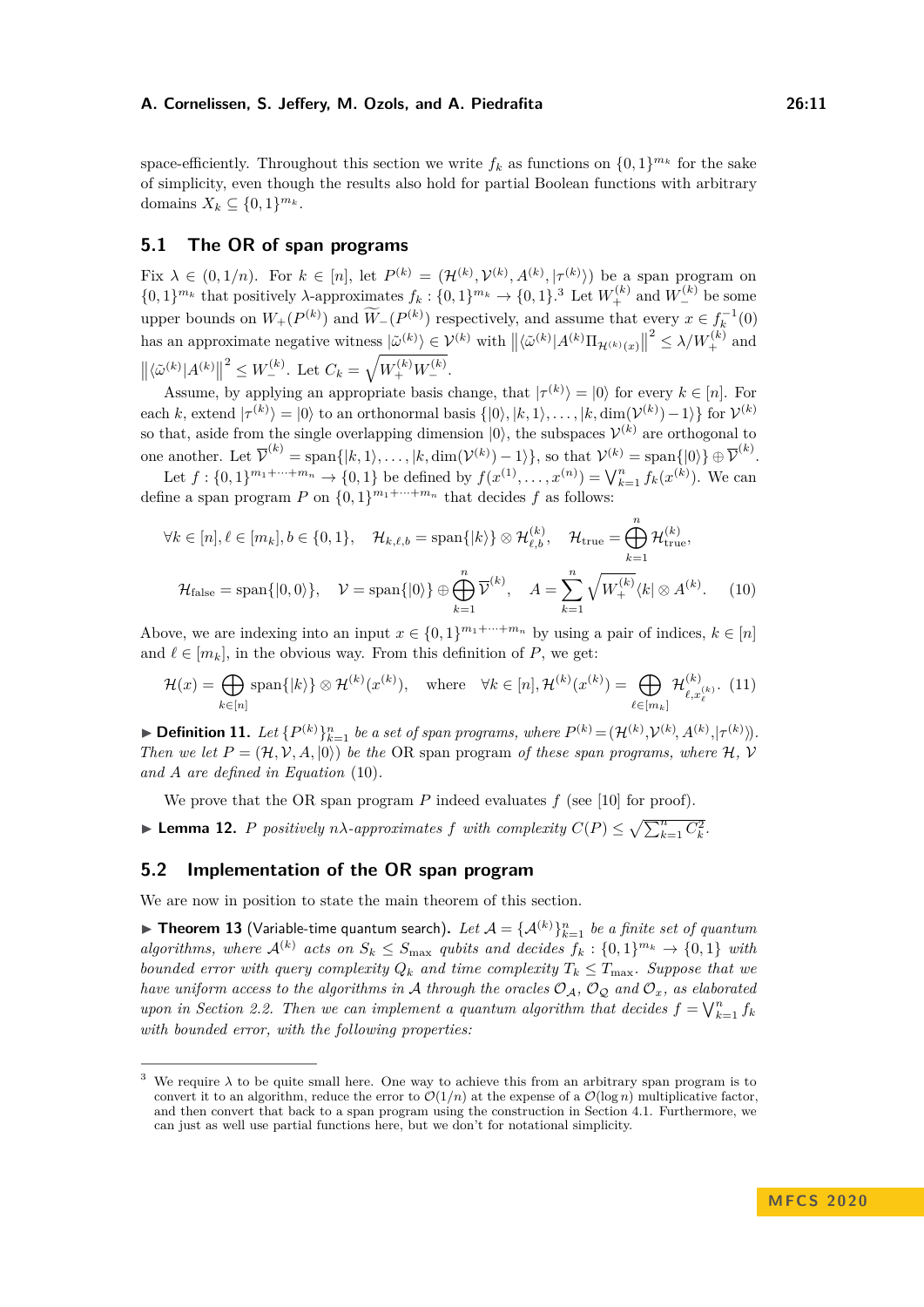- **1.** The number of calls to  $\mathcal{O}_x$  is  $\mathcal{O}\left(\sqrt{\sum_{k=1}^n Q_k^2} \cdot \log\left(\sum_{k=1}^n Q_k^2\right)\right)$ .
- 2. *The number of calls to*  $\mathcal{O}_{\mathcal{A}}$  *and*  $\mathcal{O}_{\mathcal{Q}}$  *is*  $\mathcal{O}\left(\sqrt{\sum_{k=1}^{n} T_k^2} \cdot \log\left(\sum_{k=1}^{n} Q_k^2\right)\right)$ .
- **3.** *The number of extra gates is*  $\mathcal{O}\left(\sqrt{\sum_{k=1}^{n} T_k^2} \cdot \text{polylog}(T_{\max}, n)\right)$ .
- **4.** *The number of auxiliary qubits is*  $\mathcal{O}\left(\text{polylog}(T_{\text{max}}, n) + S_{\text{max}}^{o(1)}\right)$ .

*If* we additionally require that the error probabilities of the  $\mathcal{A}^{(k)}$ 's are all  $o(1/\sum_{k=1}^{n} Q_k^2)$ , *then the*  $\log(\sum_{k=1}^{n} Q_k^2)$  *factors and the*  $S_{\text{max}}^{o(1)}$  *term can be dropped. We can also drop the term*  $S_{\text{max}}^{o(1)}$  *if*  $T_k = S_k^{1+\Omega(1)}$  $\int_{k}^{1+\Omega(1)}$  *for all*  $k \in [n]$ *.* 

The proof of this theorem follows from converting the algorithms  $\mathcal{A}^{(k)}$  into span programs using the construction in Section [4,](#page-6-2) applying Theorem [6](#page-6-0) to their OR span program defined in Definition [11,](#page-10-3) and subsequently providing sufficiently efficient implementations of  $\mathcal{R}_{\text{ker A}}$ ,  $\mathcal{C}_{|w_0\rangle}, \mathcal{R}_{\mathcal{H}(x)}$  and  $\mathcal{R}_{|0\rangle}$ . Further details can be found in [\[10\]](#page-12-9).

A similar result was reached by Ambainis in [\[2\]](#page-12-10). Let us discuss how our result compares to that of Ambainis.

The uniform access model described in Section [2.2](#page-2-2) is a slight generalization of the model considered by Ambainis, as explained in [\[2,](#page-12-10) Appendix A]. Unlike Ambainis, we differentiate between query and non-query time steps in the algorithms  $\mathcal{A}^{(k)}$ . Therefore, Ambainis only considers the algorithm oracle  $\mathcal{O}_A$  and includes the queries to x as part of this oracle, whereas we also assume to have explicit access to the oracles  $\mathcal{O}_{\mathcal{Q}}$  and  $\mathcal{O}_x$ .

One can obtain the same number of calls to  $\mathcal{O}_x$  or to  $\mathcal{O}_A$  and  $\mathcal{O}_Q$  separately using Ambainis's construction. If one counts every query to *x* in the original algorithms as having unit cost, then Ambainis's construction yields an algorithm that evaluates  $f = \bigvee_{k=1}^{n} f_k$ with  $\mathcal{O}(\sqrt{\sum_{k=1}^{n} Q_k^2})$  queries to  $\mathcal{O}_x$ . Similarly, if one assigns a unit cost to every gate in the original algorithms, then the algorithm that follows from Ambainis's construction performs  $\mathcal{O}(\sqrt{\sum_{k=1}^{n} T_k^2})$  calls to  $\mathcal{O}_\mathcal{A}, \mathcal{O}_\mathcal{Q}$  and  $\mathcal{O}_x$ . We show that one can attain both desired scalings in the number of calls to  $\mathcal{O}_x$ ,  $\mathcal{O}_\mathcal{Q}$  and  $\mathcal{O}_\mathcal{A}$  simultaneously, up to a single logarithmic factor. Moreover, our construction is also efficient with respect to the time and space complexities, as we show that we only suffer from polylogarithmic overhead in the number of extra gates and auxiliary qubits. As our construction goes via a rather simple composition of span programs, this exemplifies the power of the span program framework.

There are, however, some aspects to Ambainis's work that we did not reproduce. Ambainis proved a version of his theorem for the search problem whereas we only consider a decision version. By a standard reduction from the search version to the decision version, we also recover the analogous search result, but with an extra factor of  $log(n)$  overhead in the query and time complexities. Ambainis also gives a result for the case where the costs of the original algorithms are unknown. We leave modifying our approach to reproduce this result for future research.

From Theorem [13](#page-10-0) we easily deduce that if we have efficient uniform access to a set of algorithms, i.e., the oracles  $\mathcal{O}_\mathcal{A}$  and  $\mathcal{O}_\mathcal{Q}$  can be implemented in time logarithmic in  $T_{\text{max}}$ and *n*, then the algorithm compiled from *P* has query complexity  $\widetilde{\mathcal{O}}(\sqrt{\sum_{k=1}^{n} Q_k^2})$  and time complexity  $\widetilde{\mathcal{O}}(\sqrt{\sum_{k=1}^{n} T_k^2})$ .

# **6 Open problems**

There remain several open problems related to our results. The main question that arises from Theorem [9](#page-8-0) is whether it is possible to remove the logarithmic factors in the number of calls to  $\mathcal{O}_x$ ,  $\mathcal{O}_\mathcal{Q}$  and  $\mathcal{O}_\mathcal{A}$ .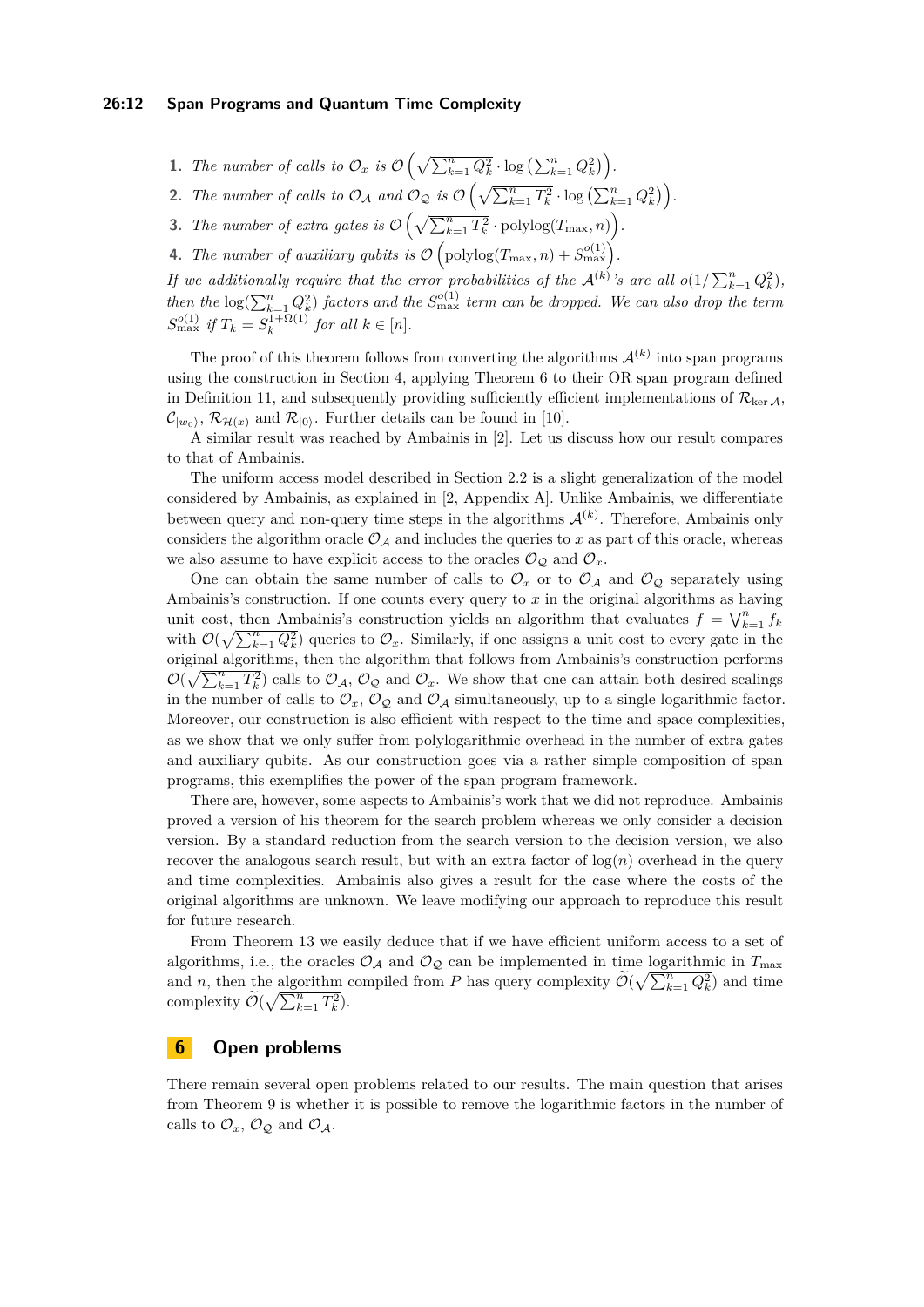On the other hand, Theorem [13](#page-10-0) leaves several open ends for further research. The most interesting direction that we foresee is whether the relative ease with which span programs can be composed can be exploited to obtain more composition results. The variable time search result composes a set of arbitrary functions with the OR function and obtains a Grover-like speed-up in the query and time complexity of the resulting algorithm. A natural next step would be to investigate if similar types of speed-ups can be obtained when one composes some arbitrary functions with threshold functions.

#### **References**

- <span id="page-12-13"></span>**1** Andris Ambainis. Quantum walk algorithm for element distinctness. *SIAM Journal on Computing*, 37(1):210–239, 2007. [doi:10.1137/S0097539705447311](https://doi.org/10.1137/S0097539705447311).
- <span id="page-12-10"></span>**2** Andris Ambainis. Quantum search with variable times. *Theory of Computing Systems*, 47(3):786–807, October 2010. [doi:10.1007/s00224-009-9219-1](https://doi.org/10.1007/s00224-009-9219-1).
- <span id="page-12-2"></span>**3** Agnis Āriņš. Span-program-based quantum algorithms for graph bipartiteness and connectivity. In Jan Kofroň and Tomáš Vojnar, editors, *Mathematical and Engineering Methods in Computer Science (MEMICS 2015)*, volume 9548 of *Lecture Notes in Computer Science*, pages 35–41. Springer International Publishing, 2016. [doi:10.1007/978-3-319-29817-7\\_4](https://doi.org/10.1007/978-3-319-29817-7_4).
- <span id="page-12-5"></span>**4** Salman Beigi and Leila Taghavi. Quantum speedup based on classical decision trees. *Quantum*, 4(241), 2020. [doi:10.22331/q-2020-03-02-241](https://doi.org/10.22331/q-2020-03-02-241).
- <span id="page-12-7"></span>**5** Aleksandrs Belovs. Learning-graph-based quantum algorithm for *k*-distinctness. In *2012 IEEE 53rd Annual Symposium on Foundations of Computer Science*, pages 207–216, October 2012. [doi:10.1109/FOCS.2012.18](https://doi.org/10.1109/FOCS.2012.18).
- <span id="page-12-4"></span>**6** Aleksandrs Belovs. Span programs for functions with constant-sized 1-certificates. In *Proceedings of the Forty-Fourth Annual ACM Symposium on Theory of Computing*, STOC '12, pages 77–84, New York, NY, USA, 2012. Association for Computing Machinery. [doi:10.1145/2213977.2213985](https://doi.org/10.1145/2213977.2213985).
- <span id="page-12-1"></span>**7** Aleksandrs Belovs and Ben W. Reichardt. Span programs and quantum algorithms for *st*connectivity and claw detection. In Leah Epstein and Paolo Ferragina, editors, *Algorithms – ESA 2012*, volume 7501 of *Lecture Notes in Computer Science*, pages 193–204, Berlin, Heidelberg, 2012. Springer Berlin Heidelberg. [doi:10.1007/978-3-642-33090-2\\_18](https://doi.org/10.1007/978-3-642-33090-2_18).
- <span id="page-12-11"></span>**8** Dominic W. Berry, Andrew M. Childs, Richard Cleve, Robin Kothari, and Rolando D. Somma. Simulating Hamiltonian dynamics with a truncated Taylor series. *Phys. Rev. Lett.*, 114(9):090502, March 2015. [doi:10.1103/PhysRevLett.114.090502](https://doi.org/10.1103/PhysRevLett.114.090502).
- <span id="page-12-3"></span>**9** Chris Cade, Ashley Montanaro, and Aleksandrs Belovs. Time and space efficient quantum algorithms for detecting cycles and testing bipartiteness. *Quantum Information and Computation*, 18(1&2):0018–0050, February 2018. [doi:10.26421/QIC18.1-2](https://doi.org/10.26421/QIC18.1-2).
- <span id="page-12-9"></span>**10** Arjan Cornelissen, Stacey Jeffery, Maris Ozols, and Alvaro Piedrafita. Span programs and quantum time complexity, 2020. [arXiv:2005.01323](http://arxiv.org/abs/2005.01323).
- <span id="page-12-12"></span>**11** Tsuyoshi Ito and Stacey Jeffery. Approximate span programs. *Algorithmica*, 81(6):2158–2195, 2019. [doi:10.1007/s00453-018-0527-1](https://doi.org/10.1007/s00453-018-0527-1).
- <span id="page-12-6"></span>**12** Michael Jarret, Stacey Jeffery, Shelby Kimmel, and Alvaro Piedrafita. Quantum algorithms for connectivity and related problems. In Yossi Azar, Hannah Bast, and Grzegorz Herman, editors, *26th Annual European Symposium on Algorithms (ESA 2018)*, volume 112 of *Leibniz International Proceedings in Informatics (LIPIcs)*, pages 49:1–49:13, Dagstuhl, Germany, 2018. Schloss Dagstuhl–Leibniz-Zentrum fuer Informatik. [doi:10.4230/LIPIcs.ESA.2018.49](https://doi.org/10.4230/LIPIcs.ESA.2018.49).
- <span id="page-12-0"></span>**13** Stacey Jeffery. Span programs and quantum space complexity. In Thomas Vidick, editor, *11th Innovations in Theoretical Computer Science Conference (ITCS 2020)*, volume 151 of *Leibniz International Proceedings in Informatics (LIPIcs)*, pages 4:1–4:37, Dagstuhl, Germany, 2020. Schloss Dagstuhl–Leibniz-Zentrum fuer Informatik. [doi:10.4230/LIPIcs.ITCS.2020.4](https://doi.org/10.4230/LIPIcs.ITCS.2020.4).
- <span id="page-12-8"></span>**14** Stacey Jeffery and Shelby Kimmel. Quantum algorithms for graph connectivity and formula evaluation. *Quantum*, 1:26, August 2017. [doi:10.22331/q-2017-08-17-26](https://doi.org/10.22331/q-2017-08-17-26).